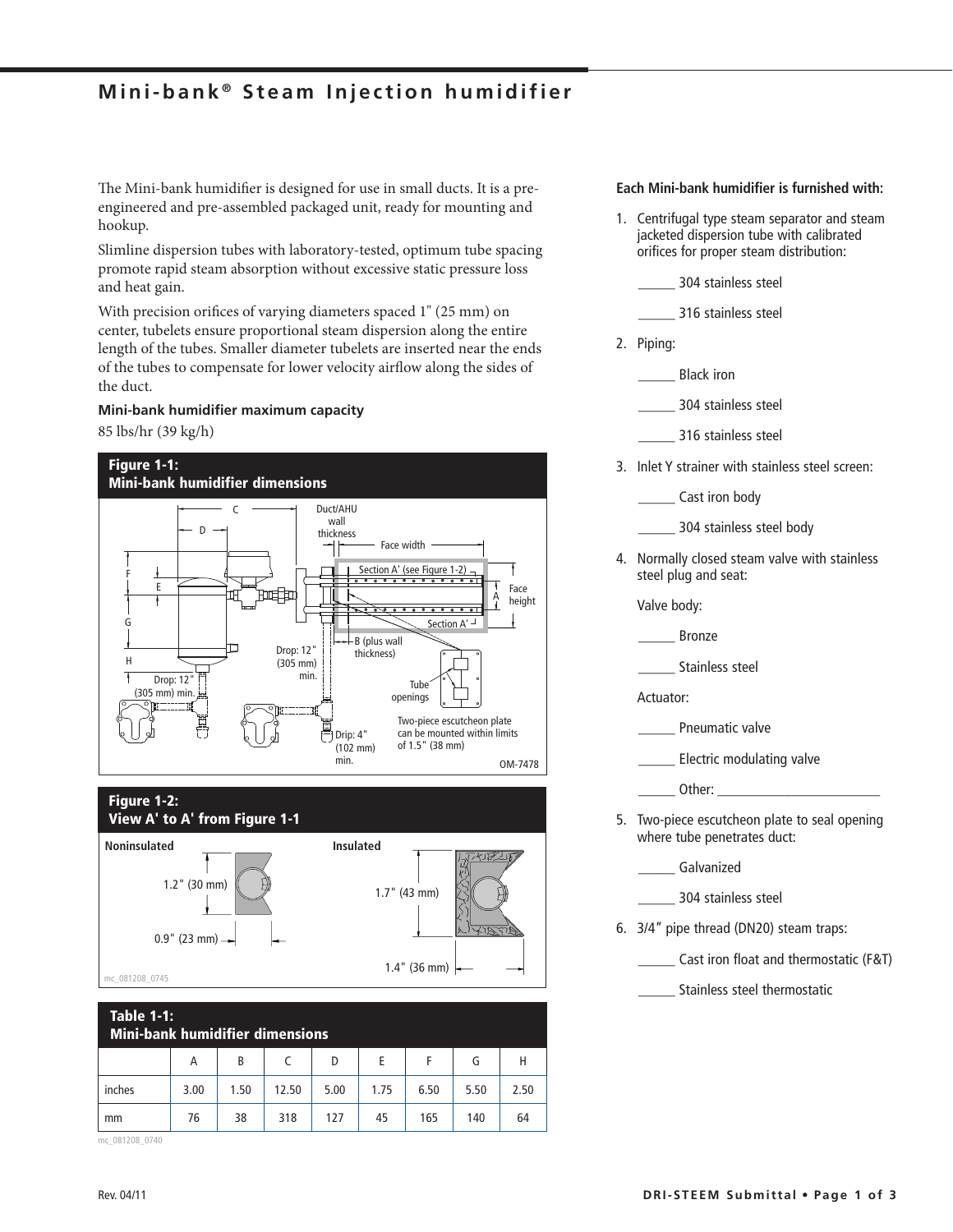## **Mini-bank Steam Injection humidifier**



| <b>Table 2-1:</b><br><b>Mini-bank humidifier specifications</b> |         |                          |                                                                                                                 |                                                                                                                                         |  |  |  |
|-----------------------------------------------------------------|---------|--------------------------|-----------------------------------------------------------------------------------------------------------------|-----------------------------------------------------------------------------------------------------------------------------------------|--|--|--|
| <b>Face height</b>                                              |         | Required number of tubes | <b>Face width</b>                                                                                               | <b>Shipping weights</b>                                                                                                                 |  |  |  |
| inches                                                          | mm      |                          |                                                                                                                 |                                                                                                                                         |  |  |  |
| $6-9$                                                           | 150-230 |                          |                                                                                                                 |                                                                                                                                         |  |  |  |
| $10 - 12$                                                       | 250-305 | 3                        | 6" to 48" in 1/2" increments                                                                                    | Tubes:<br>0.3 lbs per tube foot<br>(0.4 kg per tube meter)<br>Remaining components<br>(separator, valve, traps, etc.): 8.5 lbs (3.8 kg) |  |  |  |
| $13 - 15$                                                       | 330-380 | 4                        | (150 mm to 1220 mm in 13-mm increments)                                                                         |                                                                                                                                         |  |  |  |
| $16-18$                                                         | 405-460 |                          | For face dimensions larger than $48'' \times 24''$ (w x h)<br>(1220 mm x 610 mm), use Multiple-tube humidifier. |                                                                                                                                         |  |  |  |
| $19 - 21$                                                       | 480-535 | 6                        |                                                                                                                 |                                                                                                                                         |  |  |  |
| $22 - 24$                                                       | 560-610 |                          |                                                                                                                 |                                                                                                                                         |  |  |  |
| Note: See Figure 1-1 for face height and face width.            |         |                          |                                                                                                                 |                                                                                                                                         |  |  |  |

mc\_081108\_1455